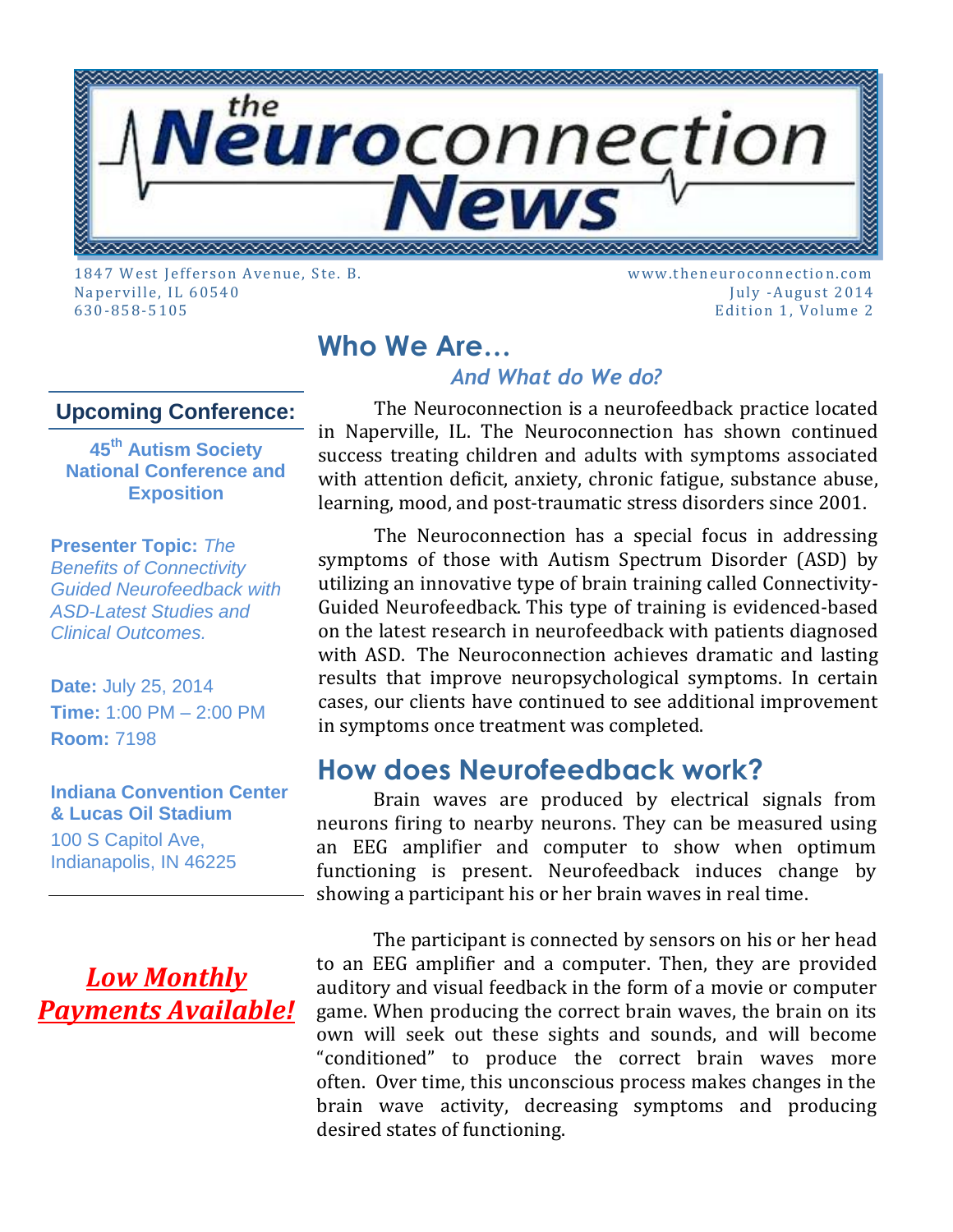#### **How do Neurons Communicate?**



A synaptic transmission, as shown above, allows the electrical activity in a nerve cell to influence the electrical activity of a nearby neuron. This is the process of neurons communicating information to each other. The electrical signal will continue to the next neuron until the transmission has reached its destination in the brain. Neurofeedback helps to influence the transmission of neurons to efficiently process communication between them.

### **How is Data Collected?**

A quantitative electroencephalogram (QEEG), also known as brain mapping, is a non-invasive assessment tool used to measure the electrical (brain wave) activity of the cerebral cortex. The brain wave activity is assessed and analyzed through digital technology, and the collected data is compared to normative databases. These normative databases compare tested subjects with persons of the same age who have been carefully screened and who are free of symptoms in order to measure variance from the norm.

With this information, the clinician develops a specific training protocol that is tailored to each client's individual needs that will train the brain to reduce specific undesired symptoms or enhance desired states of functioning.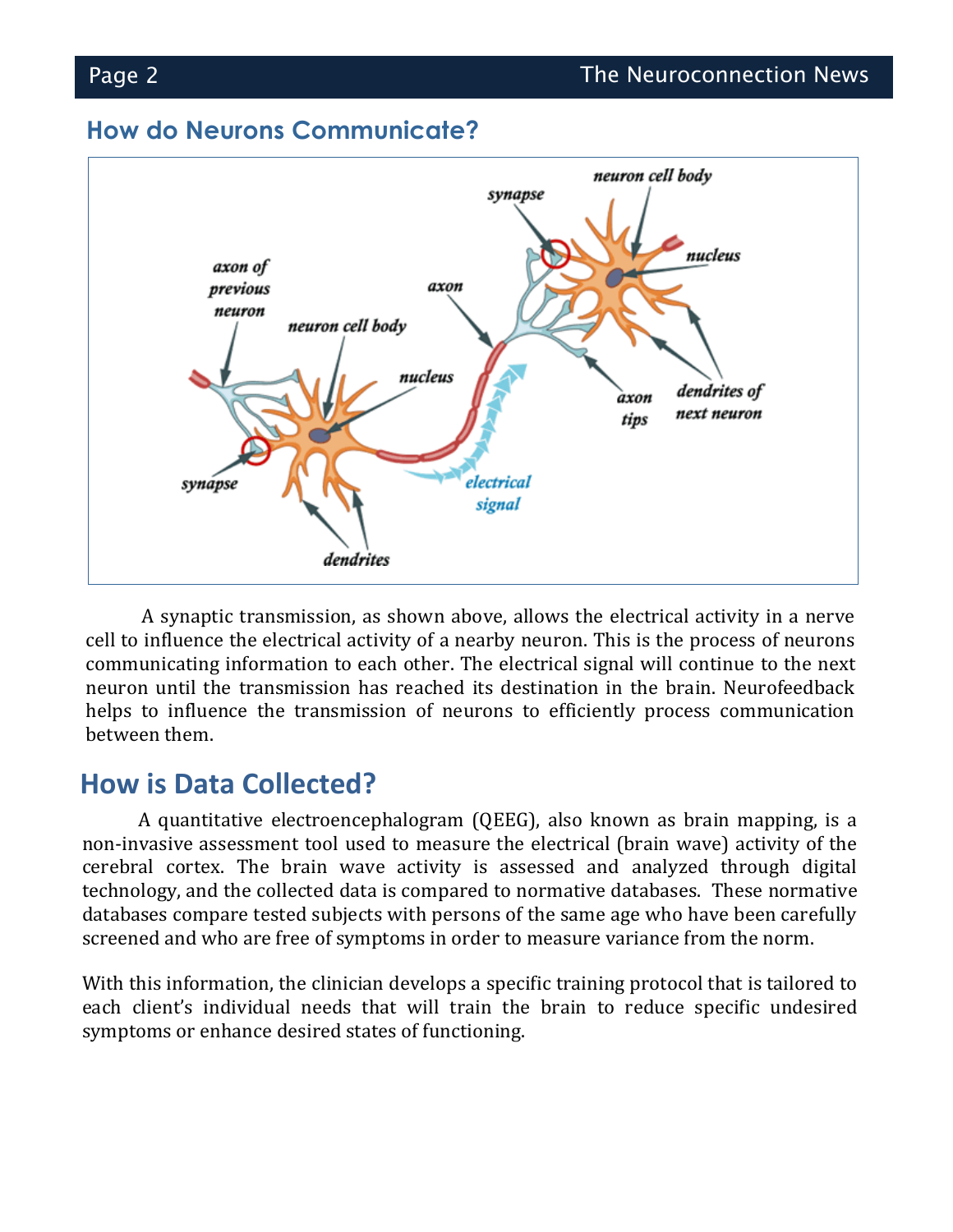# **When can I start training?**

## **First Time Clients:**

Our primary goal is to help clients function optimally in their daily lives. We believe that teaching the brain to selfregulate through neurofeedback is the foundation for unlocking the brain's potential.

#### **About the brain training process:**

- It starts with an initial assessment.
- Goals are established following the first session.
- QEEG is scheduled, if indicated.
- Training protocols are established and implemented.
- Clients are closely monitored throughout training.

During the initial assessment, we carefully evaluate the client's needs, strengths, and symptoms, utilizing a clinical interview, standardized checklists, and collaboration with other professionals. If necessary, computerized neuropsychological and/or reading tests are used to provide a baseline in particular cases. The clinician and client work to obtain a consensus for training goals. Following the initial assessment, a quantitative electroencephalogram (QEEG), or brain map, is scheduled if neurofeedback is deemed an appropriate intervention.

Upon completion of the QEEG, results will be discussed within a week with the client. Neurofeedback sessions will be scheduled at a minimum of twice a week and additional QEEGs are repeated as necessary as progress is made. Client observations between sessions are an important part of the neurofeedback process. Scheduled meetings between the client or the client's parents and the staff are established in order to establish client progress and to ensure that the maximum benefits are being achieved.

# *Financing Now Available!*



The Neuroconnection @Home Training brings neurofeedback or EEG biofeedback to the convenience of your home.

**Call (630) 858-5105 now to find out more!**

*"Connectivity-Guided Neurofeedback was life changing for my son Ben. The brain training improved his focus, listening skills, his empathy and apathy to situations and he is now on the honor roll."*

-Tracy, mother of 11 year old Ben, diagnosed with Asperger's.

*To learn more about Neurofeedback and specific patient symptom concerns, please visit [www.theneuroconnection.com](http://www.theneuroconnection.com/) and review the Bibliography section on the website for current published journal articles and evidenced-based research on specific topics.*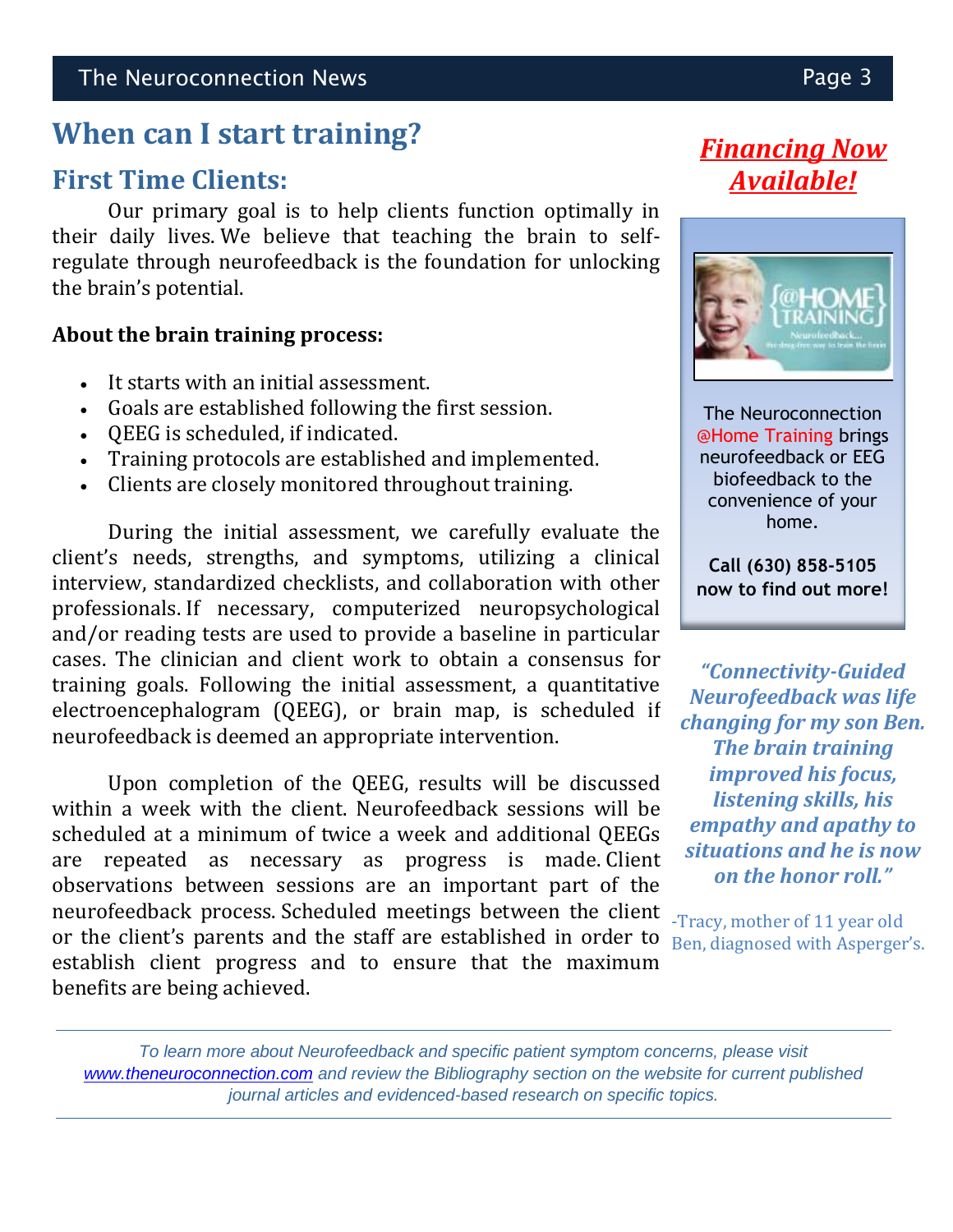### **@Home Training through The Neuroconnection**

The Neuroconnection offers an @Home Training program to conduct neurofeedback sessions in the convenience of your home. @Home Training is great for people who are unable to make an office appointment due to physical restrictions, schedule inflexibility or distance.

Training begins similarly as a first time client that would be trained in the office. An initial intake will be completed along with a QEEG or "brain map". A custom protocol will be made for the specific needs of the client. One protocol consists of 20 sessions, with at least two sessions held each week until completion of the set protocol.

An initial training will be set up within the office to properly show how to run a session either on you or a loved one. Following the meeting, the client will meet with a neurofeedback technician via Skype to monitor set up and verify that the client will be receiving neurofeedback training correctly. Once the client feels comfortable training with the software, they will begin to run sessions on their own.

Tools that are provided include a laptop with pre-loaded neurofeedback software to conduct training sessions at home. Along with an Atlantis amplifier, electrodes, head cap to show correct placements and an @Home Training manual.